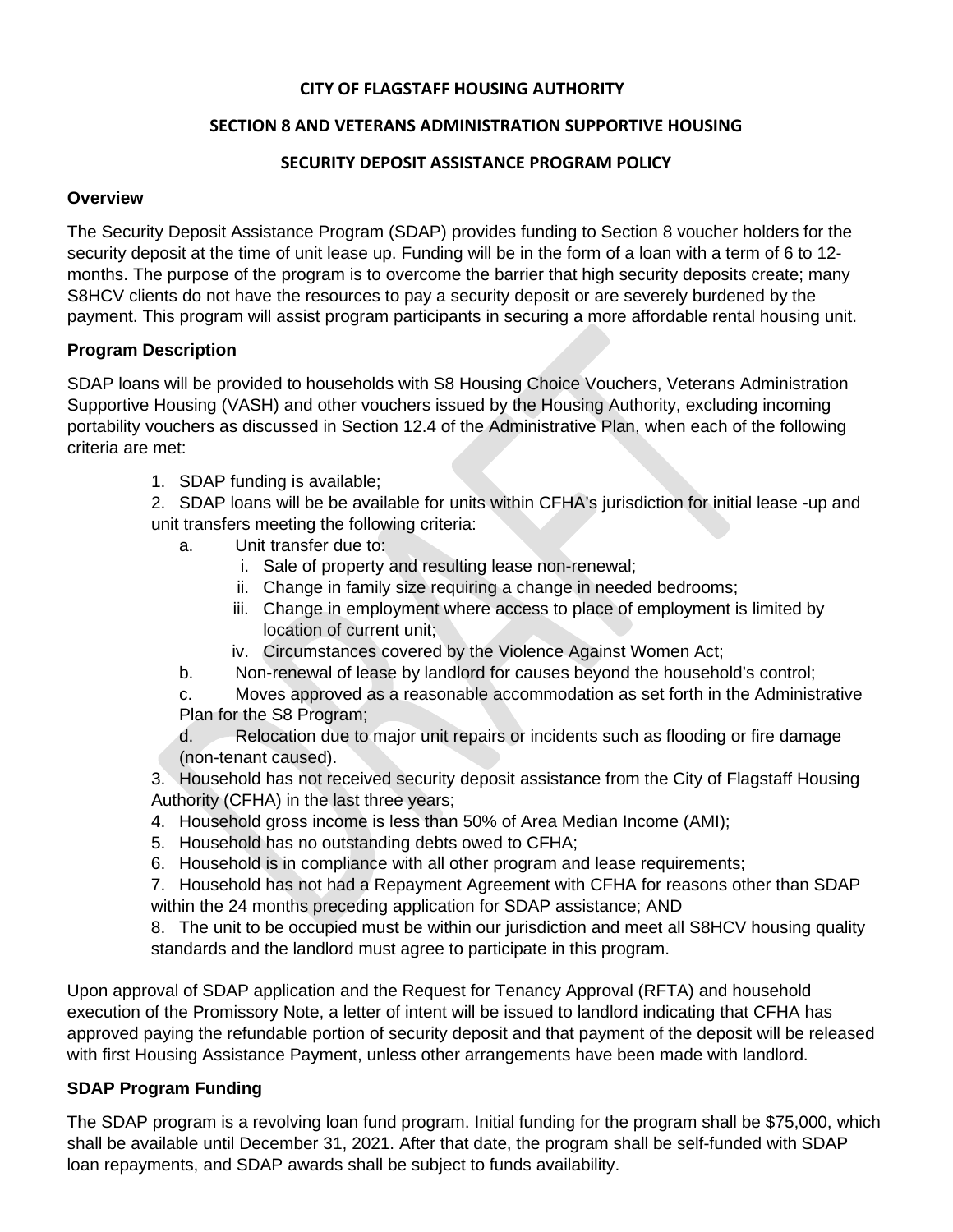## **Amount of SDAP Household Assistance**

Eligible SDAP expenses are limited to refundable security deposit in an amount no greater than one month's rent on the unit to be leased PLUS the cost of up to two application fees per adult family member. Non-refundable portions of the security deposit are not eligible be covered by this program. For example, non-refundable pet deposits are not eligible to be paid under this program.

Households are encouraged to contribute a minimum of \$100.00 to the payment of security deposit and application fees. However, because the amount of security deposit is limited to one month's rent and up to two application fees, it is possible that the household may need to contribute more than \$100.00.

The amount of SDAP assistance shall be limited as follows:

1. Households with income below 30% of AMI are eligible for the maximum amount of available assistance as defined above.

2. Households with family income between 30% and 50% of AMI are eligible for 50% of the maximum amount of available assistance as defined above.

### **Household Obligations**

Households choosing to participate in the SDAP program will agree to certain obligations as listed below. Failure to meet household obligations shall be grounds for termination of participation in the program.

> 1. Household will enter a Promissory Note to repay the assistance in 12 or fewer monthly payments. The term of the Promissory Note will be based on household family income as described below.

2. Failure to meet repayment obligations shall constitute a failure to comply with S8HCV program requirements and constitute grounds for termination of assistance under the S8HCV program.

3. Payment of security deposit on behalf of households in no way makes the Housing Authority responsible for tenant charges/ tenant-caused damages.

### **Household Application for SDAP Assistance**

Applications for SDAP assistance shall be submitted with the RFTA form. The CFHA has up to 15 business days to process the RFTA. During this period the CFHA will review the RFTA, process the Application for approval/denial and, inspect the unit, and the Promissory Note and lease will be executed by the adult household members.

## **SDAP Assistance Repayment Requirements**

The approved SDAP funds will be provided in the form of a zero-interest loan; SDAP payments will be paid directly to the landlord. The terms of the loan, including provision for repayment, shall be set out in a written Promissory Note between the CFHA and adult household members, signed after both SDAP application and RFTA are approved. The repayment term shall be no longer than 12 months for families with income at or below 30% of AMI and no longer than 6 months for families with income between 30% and 50% of AMI. Repayment shall be monthly due on the first day of each month. The first payment shall be due no later than 45 days after the first day of the lease agreement. If household moves out of unit before the loan is repaid, the remaining balance shall be immediately due in full. Outgoing portability requests will not be approved until the Promissory Note is repaid in full.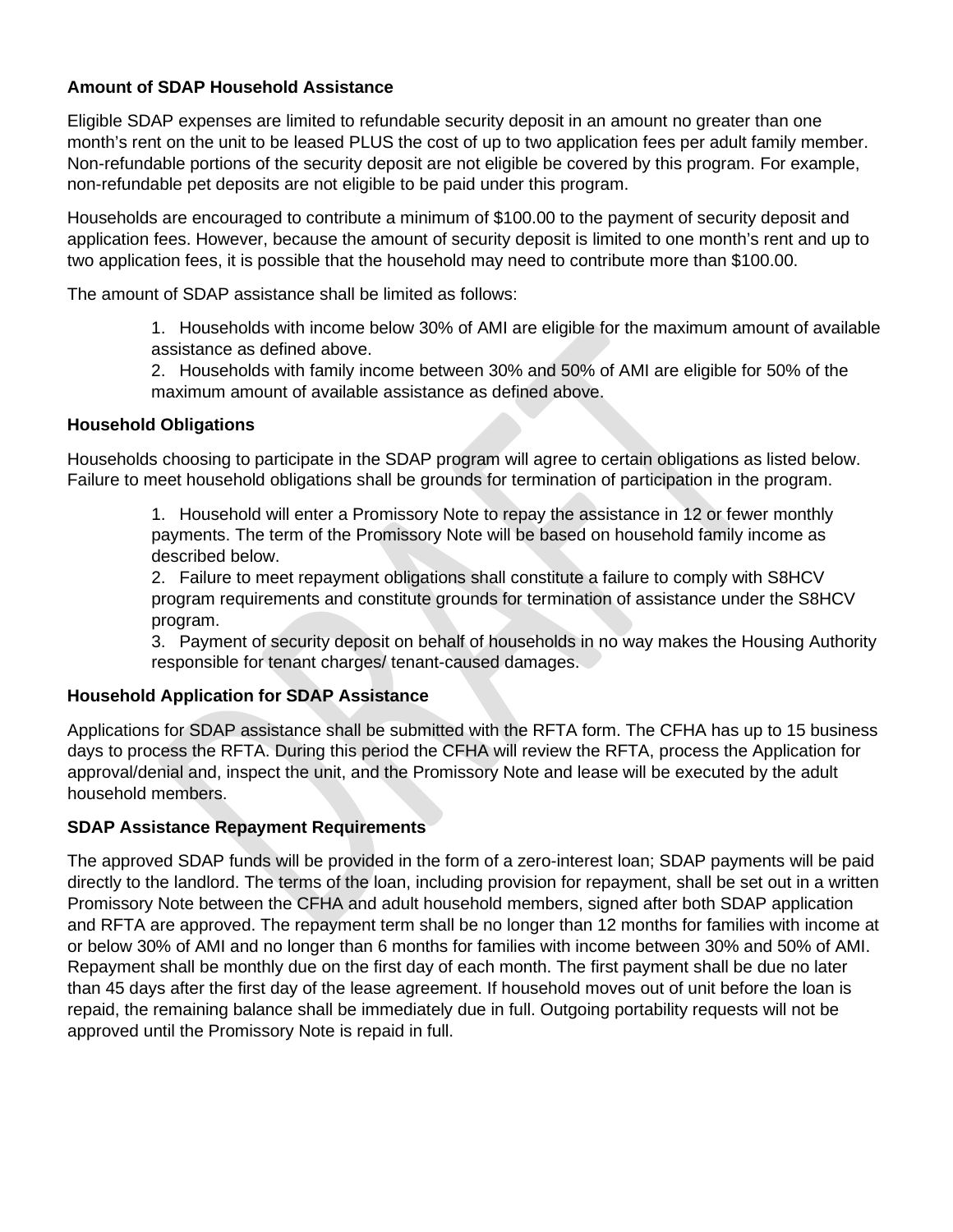## **ATTACHMENTS**

# **APPLICATION FOR SECURITY DEPOSIT ASSISTANCE PROGRAM LOAN PROMISSORY NOTE LETTER OF INTENT TO LANDLORD**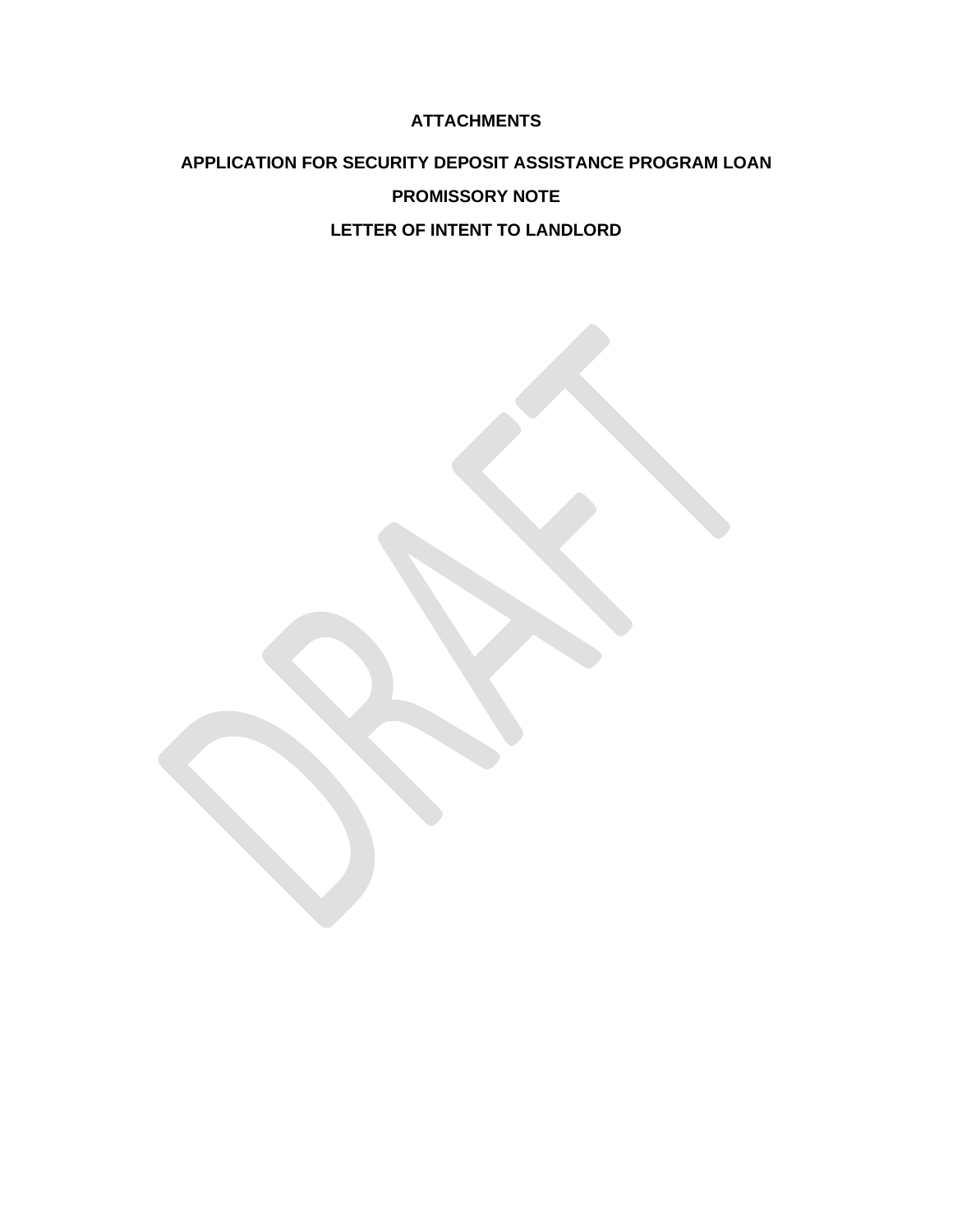

**CITY OF FLAGSTAFF HOUSING AUTHORITY**



**Application for Security Deposit Assistance Program Loan**

## **Application MUST be submitted with Request for Tenancy Approval**

**A description of the Housing Authority's Security Deposit Assistance Program (SDAP) was provided in your briefing packet. Please note that your qualification for the SDAP program will be based on the income information you have provided to CFHA as well as other program requirements set forth in the program description.**

| Head of Household Name               |              |        |
|--------------------------------------|--------------|--------|
| <b>Current Address</b>               |              |        |
| Home Phone (____) __________________ | Cell Phone ( | Email: |
|                                      |              |        |

## **SECURITY DEPOSIT INFORMATION**

Address of Prospective Unit (including street address, apt #, city, zip code)

| Requested move-in date                                                                                                                                                                                                         |
|--------------------------------------------------------------------------------------------------------------------------------------------------------------------------------------------------------------------------------|
| Name of Landlord/Complex: Name of Landlord/Complex:                                                                                                                                                                            |
| Landlord/Complex Address (including street address, city, state, zip code) ________________________                                                                                                                            |
|                                                                                                                                                                                                                                |
| 1. Amount of Application Fee Required per Adult <b>Markov Action</b> 2014                                                                                                                                                      |
|                                                                                                                                                                                                                                |
|                                                                                                                                                                                                                                |
|                                                                                                                                                                                                                                |
| 5.Amount Household Will Pay: \\contact \\contact \\contact \\contact \\contact \\contact \\contact \\contact \\contact \\contact \\contact \\contact \\contact \\contact \\contact \\contact \\contact \\contact \\contact \\c |
| 6. Requested Amount of Assistance (Line 4 minus Line 5) _________________________                                                                                                                                              |
| 7. If this is a unit transfer, please check off reason for move:                                                                                                                                                               |

- a. Property old to new owner and lease not renewed
- b. Change in family size
- c. Change in employment where access to place of employment is limited by location of current unit;
- d. circumstances covered by the Violence Against Women Act;
- e. Non-renewal of lease by landlord for causes beyond the household's control;
- f. Moves approved as a reasonable accommodation as set forth in the Administrative Plan for the S8 Program;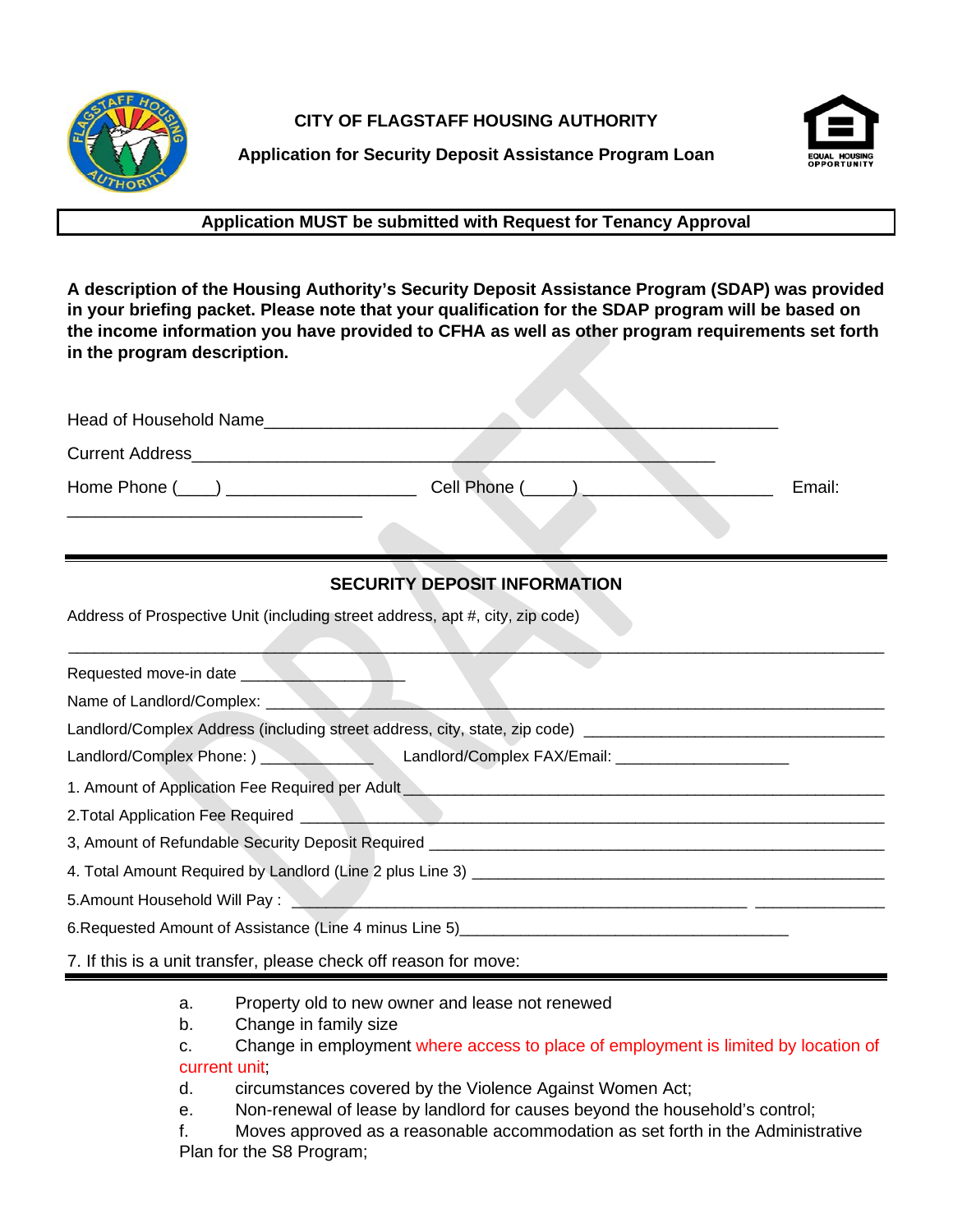g. Relocation due to major unit repairs or incidents such as flooding or fire damage (non-tenant caused).

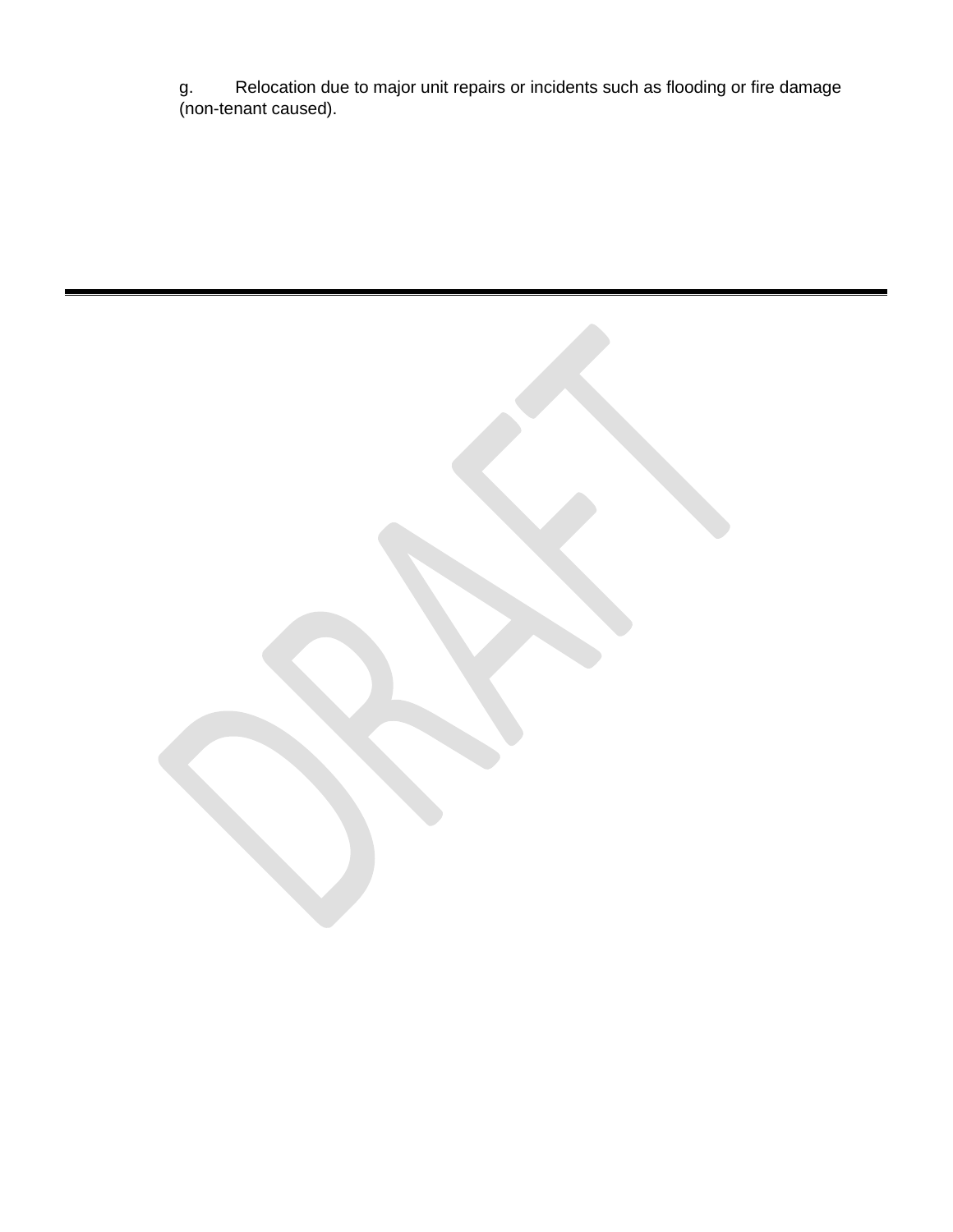## **CERTIFICATION**

I/We do hereby certify that all the information above is true and correct to the best of my/our knowledge. I/We understand that false statements or information are punishable under Federal and state law and are grounds for denial or termination of housing assistance.

I/We understand that this program is a loan program and that I/we will be required to enter into a Promissory Note to repay funds advanced under this program. The term of repayment is based on household income; families with income below 30% Area Median Income (AMI) will have up to 12 months to repay the note and families with income between 30% and 50% of AMI will have up to six months to repay. I/We understand that failure to meet repayment obligations shall constitute a failure to comply with program requirements and constitute grounds for termination of assistance.

| Signature of Head of Household: ________ | Date: the contract of the contract of the contract of the contract of the contract of the contract of the contract of the contract of the contract of the contract of the contract of the contract of the contract of the cont |
|------------------------------------------|--------------------------------------------------------------------------------------------------------------------------------------------------------------------------------------------------------------------------------|
| Signature of Spouse: ______________      | Date:                                                                                                                                                                                                                          |
| Signature of Other Adult:                | Date:                                                                                                                                                                                                                          |
| <b>Signature of Other Adult:</b>         | Date:                                                                                                                                                                                                                          |

*WARNING!! Title 18, Section 1001 of the United States Code states that a person is guilty of a felony for knowingly and willingly making false or fraudulent statements to any department or agency of the United States.*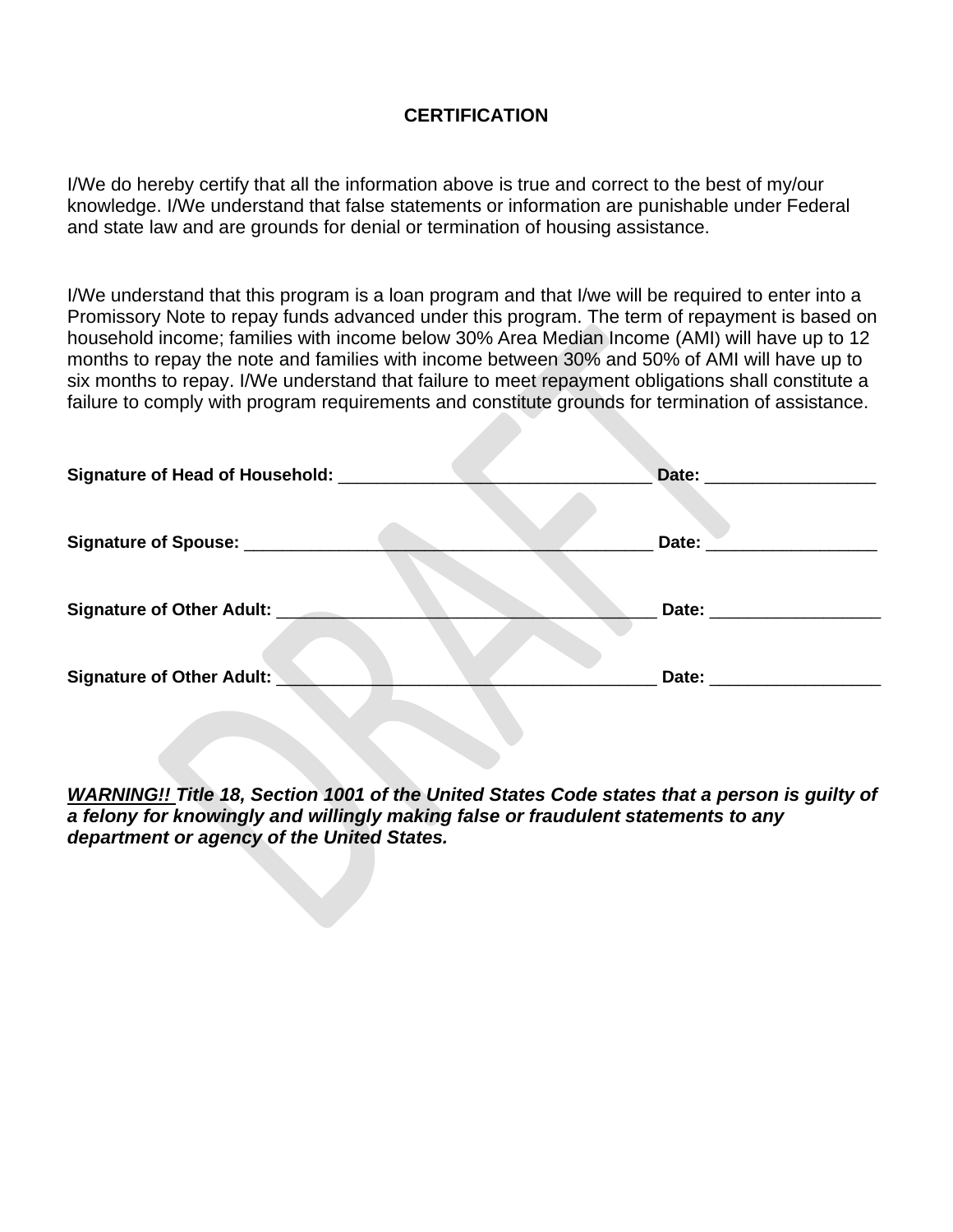# **PROMISSORY NOTE**

| Date: $\frac{1}{\sqrt{1-\frac{1}{2}} \cdot \frac{1}{\sqrt{1-\frac{1}{2}} \cdot \frac{1}{2}} \cdot \frac{1}{\sqrt{1-\frac{1}{2}} \cdot \frac{1}{2}}$ |                                              |
|-----------------------------------------------------------------------------------------------------------------------------------------------------|----------------------------------------------|
| Payee: City of Flagstaff Housing Authority                                                                                                          | Principle Amount Owed: <u>______________</u> |
| Maker:<br><u> 1980 - Jan Barbara Barbara, maska bilan bilan bilan bilan bilan bilan bilan bilan bilan bilan bilan bilan bi</u>                      |                                              |
| Address:                                                                                                                                            |                                              |
| <b>Purpose for Note:</b><br><b>Repayment of Security Deposit Assistance</b>                                                                         |                                              |

Maker, as principal, without grace, for value received, promises to the Payee (FHA) in lawful money of the United States the principal amount hereof, together with interest thereon, if any, in the manner and at the time hereinabove set out. Maker shall have the right of early prepayment of any or all of the principle without penalty. Repayment shall be as set forth in the attached repayment schedule. Balance shall immediately become due in full should maker move out of assisted unit listed above.

Any failure on the part of the Maker hereof to pay the principal and interest, if any, as hereinabove set out, when due, shall, at the option of the Payee, mature the whole amount of this amount.

If this note be placed in the hands of an attorney after maturity or default, for collection, then the Maker, sureties and endorsers agree to pay in addition to the principal and interest, if any, then due hereon, a reasonable amount as attorney's fees. The sureties, endorsers and guarantors of this note consent that the time of payment may be extended without notice thereof. We, Maker and endorsers, waive protest, notice of non-payment and suit and all exemption laws and rights there under.

 **This note shall be governed by the laws of the State of Arizona. Waiver of any default shall not constitute waiver of any subsequent default. If this note is signed by more than one Maker, the obligations of all such Makers shall be joint and several. All words herein shall be construed to be of such gender and number as the circumstances require and all references herein to Maker shall include all other persons primarily or secondarily liable hereunder, including heirs, successors of assigns. The provisions hereof shall be binding upon and inure to the benefit of the respective heirs, personal representatives, successors or assigns of the parties hereto.**

| Maker        |             |  |
|--------------|-------------|--|
| Signature/s: | Date:       |  |
| Payee        |             |  |
| Signature:   | Date:       |  |
|              | (FHA Staff) |  |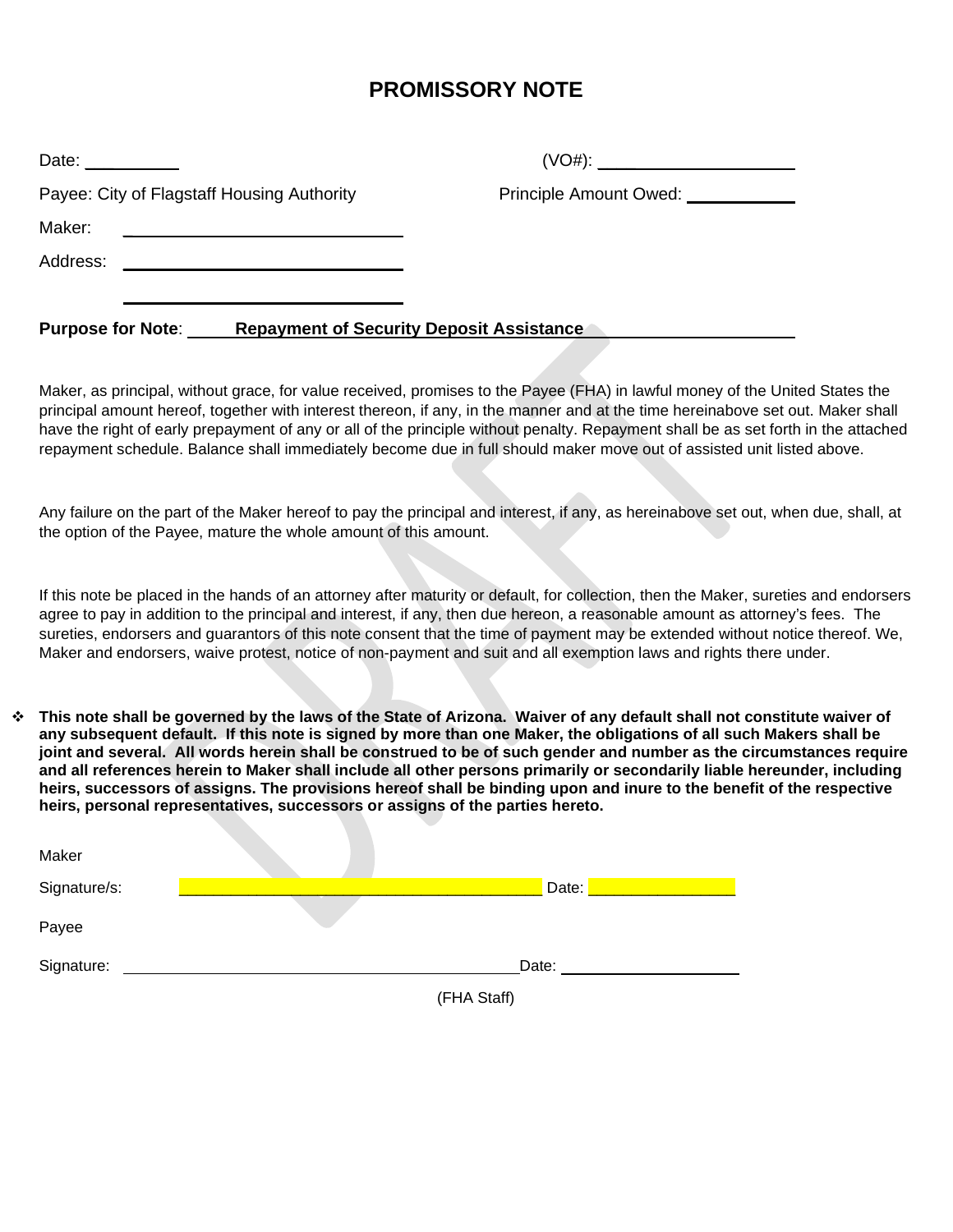# **TENANT'S LEDGER FOR REPAYMENT AGREEMENT**

# **Beginning Balance:**

| <b>Due Date:</b>                                                   | <b>Amount Due:</b> | <b>Date Paid:</b> | <b>Amount Paid:</b> | <b>Balance:</b> |
|--------------------------------------------------------------------|--------------------|-------------------|---------------------|-----------------|
| $1st$ day of month no later<br>than 45 days after date of<br>lease |                    |                   |                     |                 |
|                                                                    |                    |                   |                     |                 |
|                                                                    |                    |                   |                     |                 |
|                                                                    |                    |                   |                     |                 |
|                                                                    |                    |                   |                     |                 |
|                                                                    |                    |                   |                     |                 |
|                                                                    |                    |                   |                     |                 |
|                                                                    |                    |                   |                     |                 |
|                                                                    |                    |                   |                     |                 |
|                                                                    |                    |                   |                     |                 |
|                                                                    |                    |                   |                     |                 |
|                                                                    |                    |                   |                     |                 |
|                                                                    |                    |                   |                     |                 |
|                                                                    |                    |                   |                     |                 |
|                                                                    |                    |                   |                     |                 |
|                                                                    |                    |                   |                     |                 |
|                                                                    |                    |                   |                     |                 |
|                                                                    |                    |                   |                     |                 |
|                                                                    |                    |                   |                     |                 |

**Tenant** Date Date

Housing Services Specialist Date cc: Finance Director